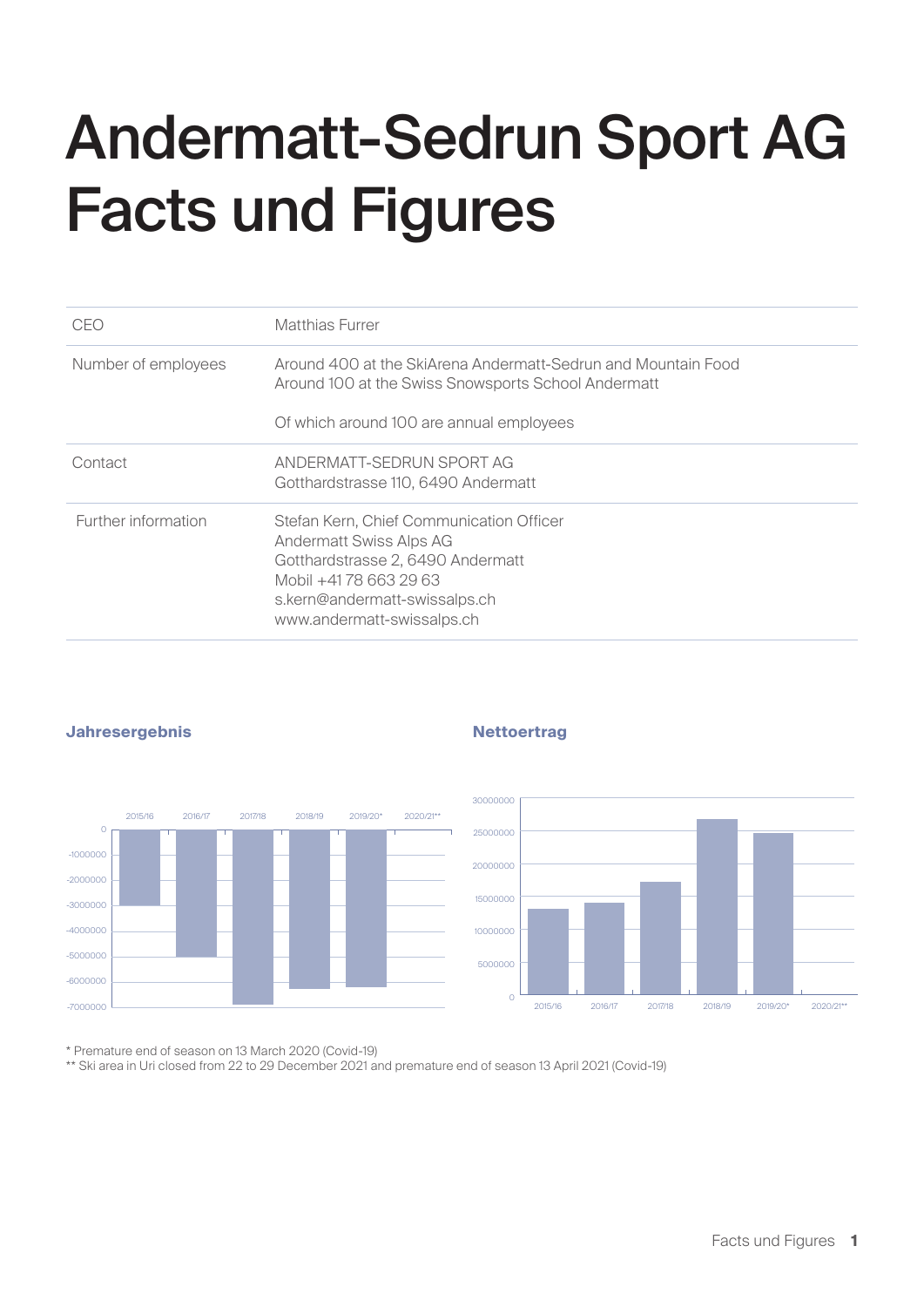### SkiArena **ANDERMATT C SEDRUN**

### SkiArena Andermatt-Sedrun

| <b>Managing Director</b>                           | Ignaz Zopp                                                                                                                                                                                                      |
|----------------------------------------------------|-----------------------------------------------------------------------------------------------------------------------------------------------------------------------------------------------------------------|
| Location                                           | Andermatt-Oberalp-Sedrun as well as Gemsstock<br>Between 1,444 and 2,961 m a.s.l.                                                                                                                               |
| Operator                                           | Andermatt-Sedrun Sport AG                                                                                                                                                                                       |
| Offer                                              | Modern and varied ski area with over 120 kilometres of pistes for all levels of difficulty.<br>A total of 22 lifts, catering facilities (mountain food), snow-making facilities,<br>Winter and summer operation |
| Start of construction of the<br>connection project | - 2015                                                                                                                                                                                                          |
| Completion                                         | 2018                                                                                                                                                                                                            |

### $\overline{O}$ 2500000 5000000 7500000 10000000 12500000 15000000 17500000 20000000 2015/16 2016/17 2017/18 2018/19 2019/20\* 2020/21\*\*

#### **Bergbahnen**

\* Premature end of season on 13 March 2020 (Covid-19) \*\* Ski area in Uri closed from 22 to 29 December 2021 and premature end of season 13 April 2021 (Covid-19)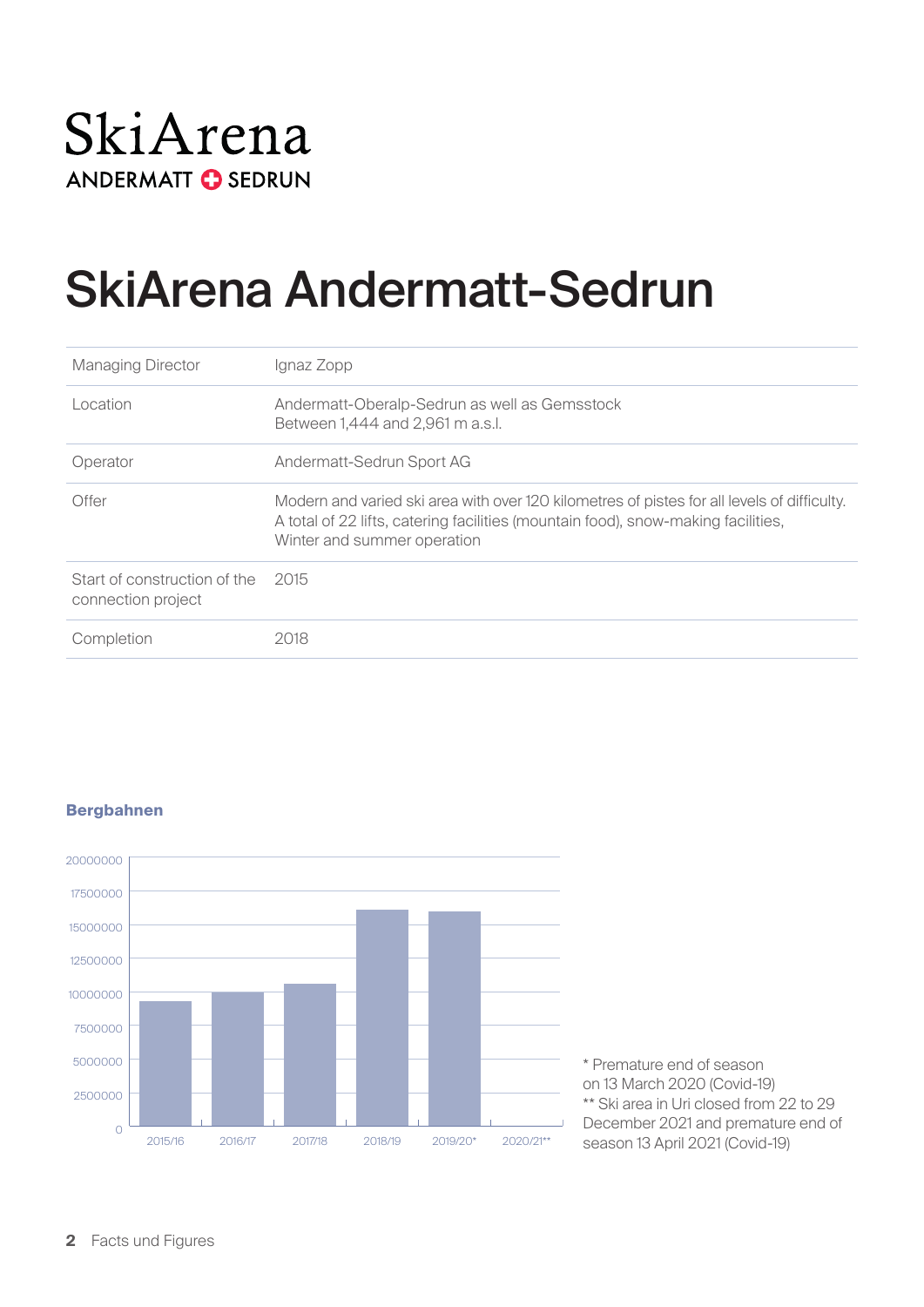

### Snow Sports School Andermatt

| <b>Managing Director</b> | Ruedi Baumann                                                                                                                                                                |
|--------------------------|------------------------------------------------------------------------------------------------------------------------------------------------------------------------------|
| Ski instructors          | around 100 (depending on season)                                                                                                                                             |
| Experience               | around 10'000 lessons per season                                                                                                                                             |
| Languages                | group courses: German and English,<br>depending on availability French, Dutch, Italian and Spanish<br>private lessons: Portuguese, Hungarian, Swedish, Russian and Norwegian |



### Andermatt+Sedrun+Disentis

| <b>Managing Director</b> | Pascal Schär (Andermatt+Sedrun+Disentis Marketing AG)                                                                                                                     |
|--------------------------|---------------------------------------------------------------------------------------------------------------------------------------------------------------------------|
| Location                 | Ski area from Andermatt via Oberalp and Sedrun to Disentis.<br>Between 1,227 and 2,961 m a.s.l.                                                                           |
| Offer                    | 180 kilometres of pistes and 33 lifts<br>Connecting gondola from Sedrun to Cuolm da Vi<br>Shuttle train runs three times an hour from Dieni to Sedrun<br>Joint ski ticket |
| Online                   | www.andermatt-sedrun-disentis.ch   Mountain Access App                                                                                                                    |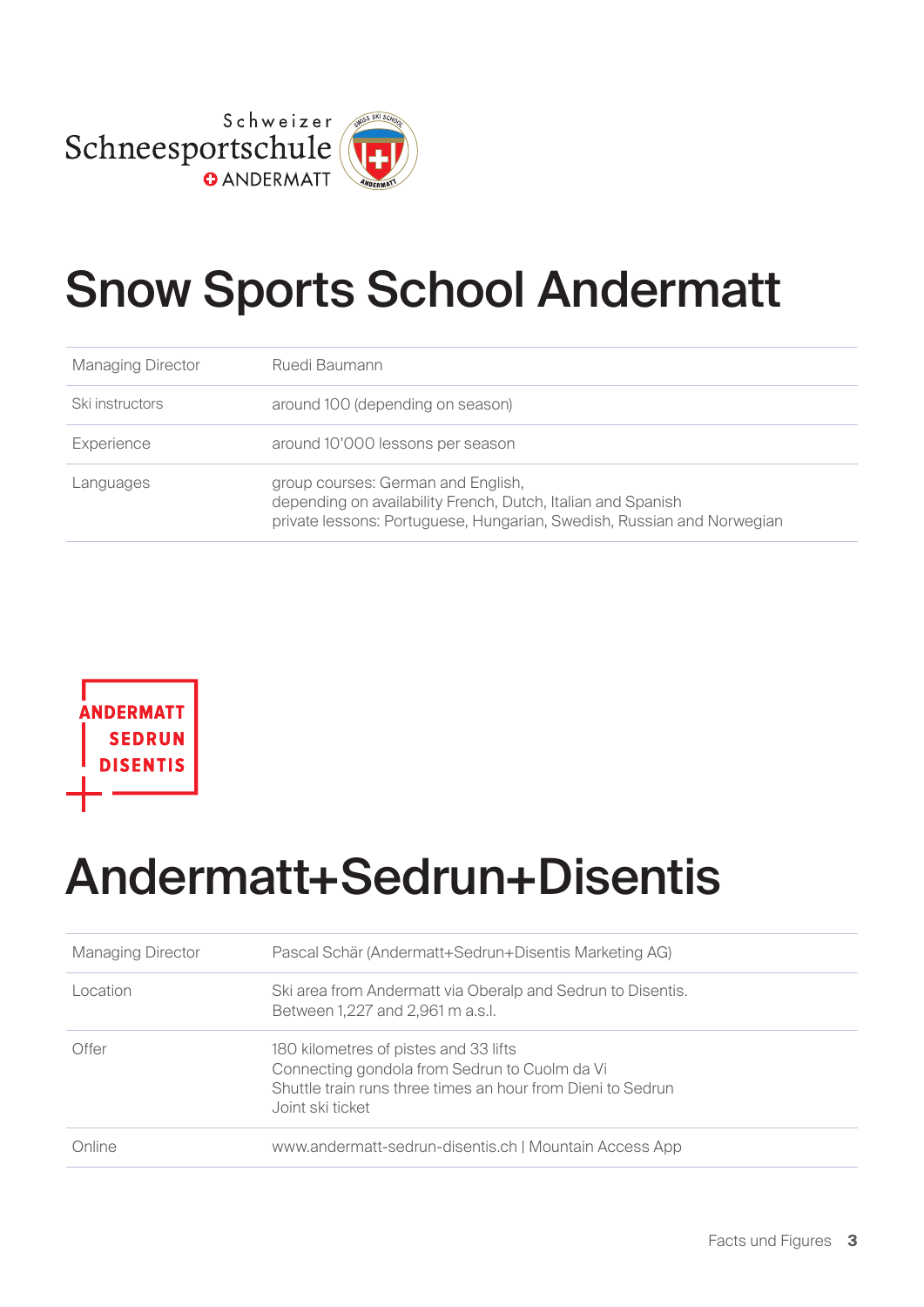### Miscellaneous facts

| Coldest temperature (since start of monitoring) | $-30,7$ °C                                                                      |
|-------------------------------------------------|---------------------------------------------------------------------------------|
| snow groomers                                   | 15 - 10 with winches and one with electric support (hybrid)                     |
| Total conveying capacity per hour               | 28,720                                                                          |
| Number of units                                 | 2 aerial tramways, 3 gondola lifts, 9 chairlifts, 4 ski lifts, 5 conveyor belts |
| Slope categories in percentages                 | 30% blue, 50% red, 20% black                                                    |
| Slope categories in kilometres                  | 36 km blue, 60 km red, 24 km black                                              |
| Kilometres of piste<br>on the Gemsstock         | 34                                                                              |
| Energy source                                   | 100% renewable from local electricity plants (wind and water)                   |
| snowmaking shafts                               | 375                                                                             |
| propeller machines                              | 115                                                                             |
| snow lances                                     | 182                                                                             |

## Skier days

Skier days mean daily visits by guests who use a ski lift at the SkiArena (Andermatt–Sedrun). After the ski areas were linked, this figure reached a record of 469,443 in the 2018/19 season. With the start of the coronavirus pandemic in the spring of 2020, which was accompanied by the partial closure of ski areas, the trend did not continue in the following seasons. However, it can be expected that the frequency in the ski area will once again increase in the coming years, and with it the number of skier days.



#### **Entwiklung der Skierdays in der SkiArena Andermatt-Sedrun**

\* Premature end of season on 13 March 2020 (Covid-19) \*\* Ski area in Uri closed from 22 to 29 December 2021 and premature end of season 13 April 2021 (Covid-19)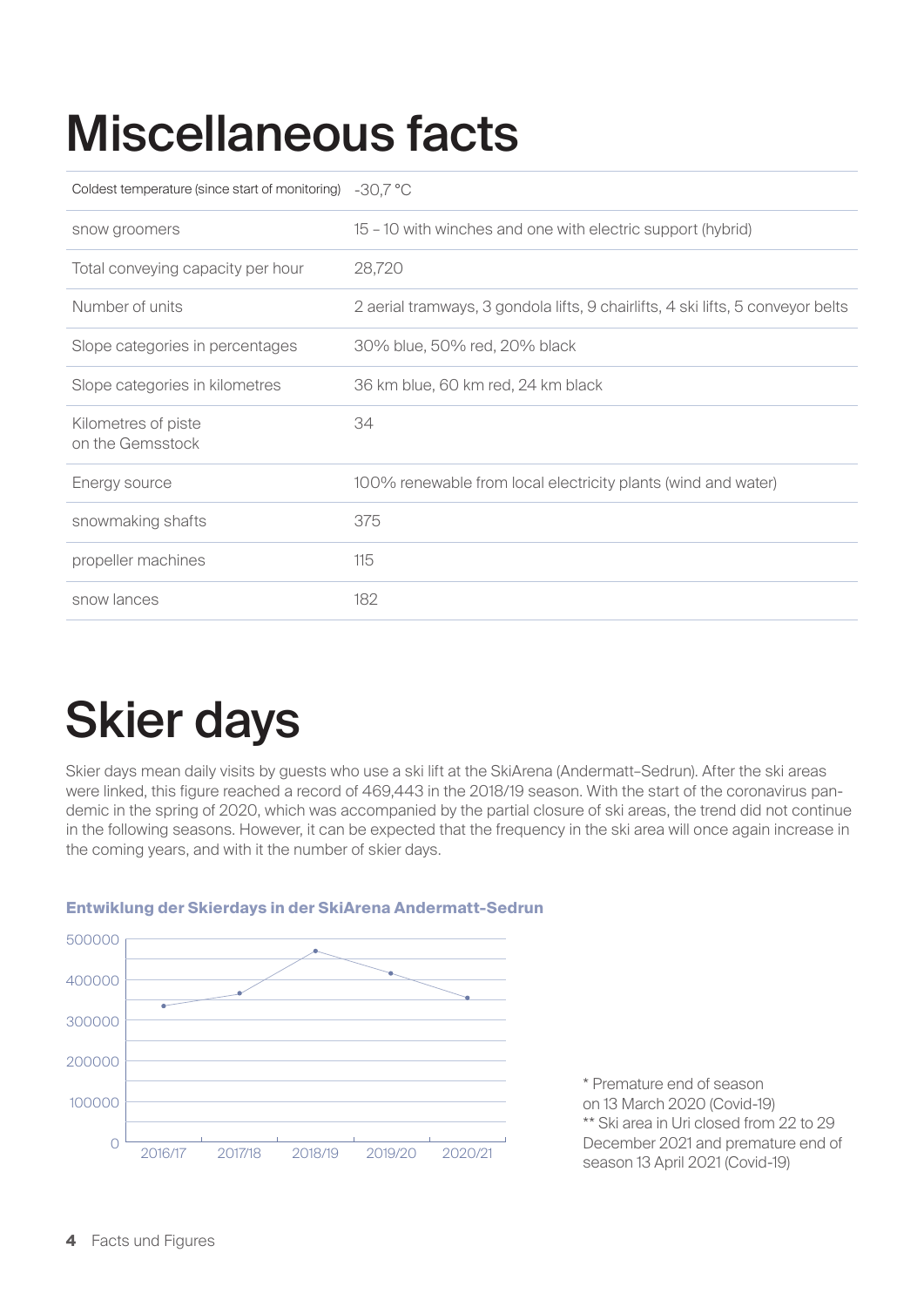

### Mountain Food

| <b>Management Gastronomies</b> | Maren Müller                                                                                                                                                                                                                                                                                                                               |
|--------------------------------|--------------------------------------------------------------------------------------------------------------------------------------------------------------------------------------------------------------------------------------------------------------------------------------------------------------------------------------------|
| Restaurants on the slopes      | <b>Family restaurant Matti</b><br>Restaurant Näschen with Aprés-Ski Bar<br>Panorama restaurant Schneehüenerstock<br>Guest house and restaurant Piz Calmot<br><b>Family restaurant Milez</b><br>Kids restaurant Valtgeva<br>Bar and lounge Tegia Las Palas<br>Bar and lounge Tegia Dil Nurser<br>Gummel, Pastakeller and Rondodrom Gurschen |
| Restaurants in the village     | <b>Biselli</b><br>The Swiss House                                                                                                                                                                                                                                                                                                          |



#### **Mountainfood**

\* Premature end of season on 13 March 2020 (Covid-19) \*\* Ski area in Uri closed from 22 to 29 December 2021 and premature end of season 13 April 2021 (Covid-19)